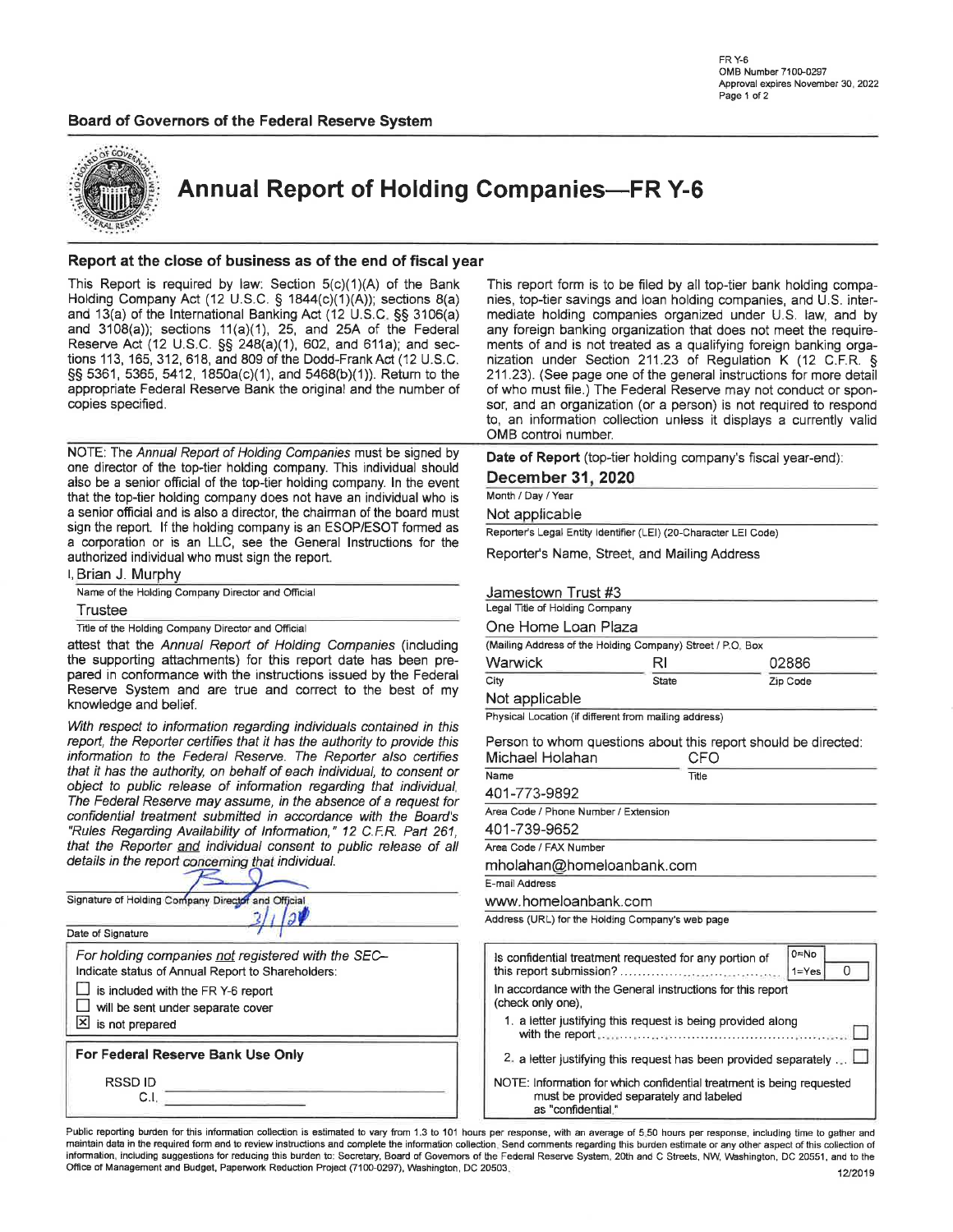#### Board of Governors of the Federal Reserve System

**FR Y-6** OMB Number 7100-0297 Approval expires November 30, 2022 Page 1 of 2



**Annual Report of Holding Companies-FR Y-6** 

#### Report at the close of business as of the end of fiscal year

This Report is required by law: Section 5(c)(1)(A) of the Bank Holding Company Act (12 U.S.C. § 1844(c)(1)(A)); sections 8(a) and 13(a) of the International Banking Act (12 U.S.C. §§ 3106(a) and 3108(a)); sections 11(a)(1), 25, and 25A of the Federal Reserve Act (12 U.S.C. §§ 248(a)(1), 602, and 611a); and sections 113, 165, 312, 618, and 809 of the Dodd-Frank Act (12 U.S.C. §§ 5361, 5365, 5412, 1850a(c)(1), and 5468(b)(1)). Return to the appropriate Federal Reserve Bank the original and the number of copies specified.

NOTE: The Annual Report of Holding Companies must be signed by one director of the top-tier holding company. This individual should also be a senior official of the top-tier holding company. In the event that the top-tier holding company does not have an individual who is a senior official and is also a director, the chairman of the board must sign the report. If the holding company is an ESOP/ESOT formed as a corporation or is an LLC, see the General Instructions for the authorized individual who must sign the report. I, Brian J. Murphy

Name of the Holding Company Director and Official

Trustee

Title of the Holding Company Director and Official

attest that the Annual Report of Holding Companies (including the supporting attachments) for this report date has been prepared in conformance with the instructions issued by the Federal Reserve System and are true and correct to the best of my knowledge and belief.

With respect to information regarding individuals contained in this report, the Reporter certifies that it has the authority to provide this information to the Federal Reserve. The Reporter also certifies that it has the authority, on behalf of each individual, to consent or object to public release of information regarding that individual. The Federal Reserve may assume, in the absence of a request for confidential treatment submitted in accordance with the Board's "Rules Regarding Availability of Information," 12 C.F.R. Part 261, that the Reporter and individual consent to public release of all details in the report concerning that individual.

| Signature of Holding Company Director and Official                                                      |  |  |  |  |  |  |  |
|---------------------------------------------------------------------------------------------------------|--|--|--|--|--|--|--|
|                                                                                                         |  |  |  |  |  |  |  |
| Date of Signature                                                                                       |  |  |  |  |  |  |  |
| For holding companies not registered with the SEC-<br>Indicate status of Annual Report to Shareholders: |  |  |  |  |  |  |  |
| is included with the FR Y-6 report                                                                      |  |  |  |  |  |  |  |
| will be sent under separate cover                                                                       |  |  |  |  |  |  |  |
| is not prepared                                                                                         |  |  |  |  |  |  |  |
| For Federal Reserve Bank Use Only                                                                       |  |  |  |  |  |  |  |
| <b>RSSDID</b>                                                                                           |  |  |  |  |  |  |  |

This report form is to be filed by all top-tier bank holding companies, top-tier savings and loan holding companies, and U.S. intermediate holding companies organized under U.S. law, and by any foreign banking organization that does not meet the requirements of and is not treated as a qualifying foreign banking organization under Section 211.23 of Regulation K (12 C.F.R. § 211.23). (See page one of the general instructions for more detail of who must file.) The Federal Reserve may not conduct or sponsor, and an organization (or a person) is not required to respond to, an information collection unless it displays a currently valid OMB control number.

Date of Report (top-tier holding company's fiscal year-end): December 31, 2020

Month / Day / Year

Not applicable

Reporter's Legal Entity Identifier (LEI) (20-Character LEI Code)

Reporter's Name, Street, and Mailing Address

Geesala Trust #3

Legal Title of Holding Company

One Home Loan Plaza

| (Mailing Address of the Holding Company) Street / P.O. Box |       |          |  |  |  |  |  |
|------------------------------------------------------------|-------|----------|--|--|--|--|--|
| Warwick                                                    | RI    | 02886    |  |  |  |  |  |
| City<br>A. J. A. Lawrence, M. Charles of Con-              | State | Zip Code |  |  |  |  |  |

Not applicable

Physical Location (if different from mailing address)

Person to whom questions about this report should be directed: Michael Holahan

| Michael Holahan                                  | CFO   |  |
|--------------------------------------------------|-------|--|
| Name                                             | Title |  |
| 401-773-9892                                     |       |  |
| Area Code / Phone Number / Extension             |       |  |
| 401-739-9652                                     |       |  |
| Area Code / FAX Number                           |       |  |
| mholahan@homeloanbank.com                        |       |  |
| E-mail Address                                   |       |  |
| www.homeloanbank.com                             |       |  |
| Address (URL) for the Holding Company's web page |       |  |

| Is confidential treatment requested for any portion of                                                                                 | 0=No<br>$1 = Yes$ |
|----------------------------------------------------------------------------------------------------------------------------------------|-------------------|
| In accordance with the General Instructions for this report<br>(check only one).                                                       |                   |
| 1. a letter justifying this request is being provided along                                                                            |                   |
| 2. a letter justifying this request has been provided separately                                                                       |                   |
| NOTE: information for which confidential treatment is being requested<br>must be provided separately and labeled<br>as "confidential." |                   |

Public reporting burden for this information collection is estimated to vary from 1.3 to 101 hours per response, with an average of 5.50 hours per response, including time to gather and maintain data in the required form and to review instructions and complete the information collection. Send comments regarding this burden estimate or any other aspect of this collection of information, including suggestions for reducing this burden to: Secretary, Board of Governors of the Federal Reserve System, 20th and C Streets, NW, Washington, DC 20551, and to the Office of Management and Budget, Paperwork Reduction Project (7100-0297), Washington, DC 20503.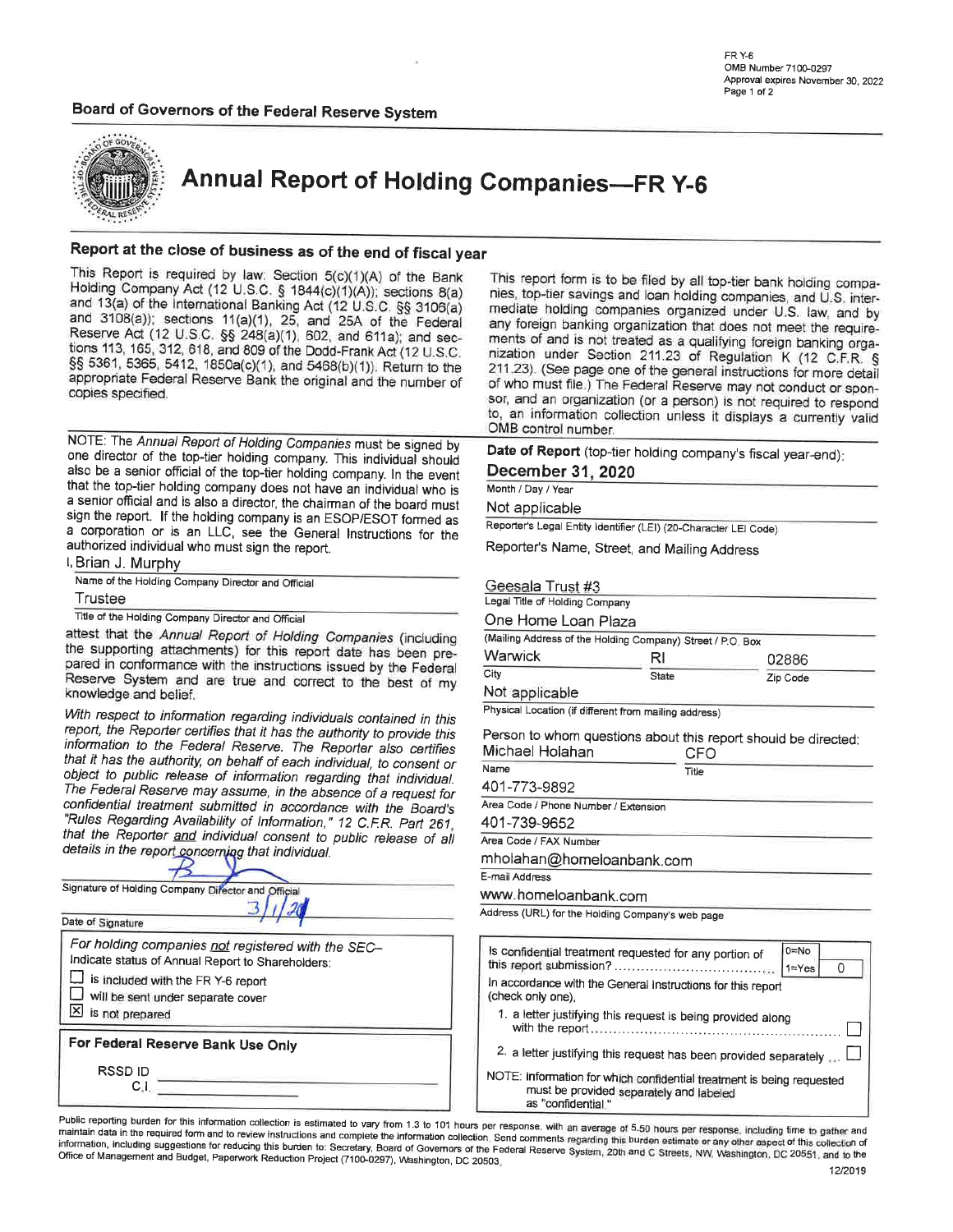## For Use By Tiered Holding Gompanies

Top-tiered holding companies must list the names, mailing address, and physical locations of each of their subsidiary holding companies below.

| <b>Prospect Financial Corporation</b>     |                                                                       |          |                                                                       |                                                                       |          |  |  |  |
|-------------------------------------------|-----------------------------------------------------------------------|----------|-----------------------------------------------------------------------|-----------------------------------------------------------------------|----------|--|--|--|
| Legal Title of Subsidiary Holding Company |                                                                       |          | Legal Title of Subsidiary Holding Company                             |                                                                       |          |  |  |  |
| One Home Loan Plaza                       |                                                                       |          |                                                                       |                                                                       |          |  |  |  |
|                                           | (Mailing Address of the Subsidiary Holding Company) Street / P.O. Box |          | (Mailing Address of the Subsidiary Holding Company) Street / P.O. Box |                                                                       |          |  |  |  |
| Warwick                                   | RI                                                                    | 02886    |                                                                       |                                                                       |          |  |  |  |
| City                                      | <b>State</b>                                                          | Zip Code | City                                                                  | State                                                                 | Zip Code |  |  |  |
| N/A                                       |                                                                       |          |                                                                       |                                                                       |          |  |  |  |
|                                           | Physical Location (if different from mailing address)                 |          |                                                                       | Physical Location (if different from mailing address)                 |          |  |  |  |
| Legal Title of Subsidiary Holding Company |                                                                       |          | Legal Title of Subsidiary Holding Company                             |                                                                       |          |  |  |  |
|                                           | (Mailing Address of the Subsidiary Holding Company) Street / P.O. Box |          |                                                                       | (Mailing Address of the Subsidiary Holding Company) Street / P.O. Box |          |  |  |  |
|                                           |                                                                       |          |                                                                       |                                                                       |          |  |  |  |
| City                                      | State                                                                 | Zip Code | City                                                                  | <b>State</b>                                                          | Zip Code |  |  |  |
|                                           | Physical Location (if different from mailing address)                 |          |                                                                       | Physical Location (if different from mailing address)                 |          |  |  |  |
| Legal Title of Subsidiary Holding Company |                                                                       |          | Legal Title of Subsidiary Holding Company                             |                                                                       |          |  |  |  |
|                                           |                                                                       |          |                                                                       |                                                                       |          |  |  |  |
|                                           | (Mailing Address of the Subsidiary Holding Company) Street / P.O. Box |          |                                                                       | (Mailing Address of the Subsidiary Holding Company) Street / P.O. Box |          |  |  |  |
| City                                      | State                                                                 | Zip Code | City                                                                  | State                                                                 | Zip Code |  |  |  |
|                                           | Physical Location (if different from mailing address)                 |          |                                                                       | Physical Location (if different from mailing address)                 |          |  |  |  |
| Legal Title of Subsidiary Holding Company |                                                                       |          | Legal Title of Subsidiary Holding Company                             |                                                                       |          |  |  |  |
|                                           | (Mailing Address of the Subsidiary Holding Company) Street / P.O. Box |          |                                                                       | (Mailing Address of the Subsidiary Holding Company) Street / P.O. Box |          |  |  |  |
|                                           |                                                                       |          |                                                                       |                                                                       |          |  |  |  |
| City                                      | State                                                                 | Zip Code | City                                                                  | State                                                                 | Zip Code |  |  |  |
|                                           | Physical Location (if different from mailing address)                 |          |                                                                       | Physical Location (if different from mailing address)                 |          |  |  |  |

 $\mathcal{A}$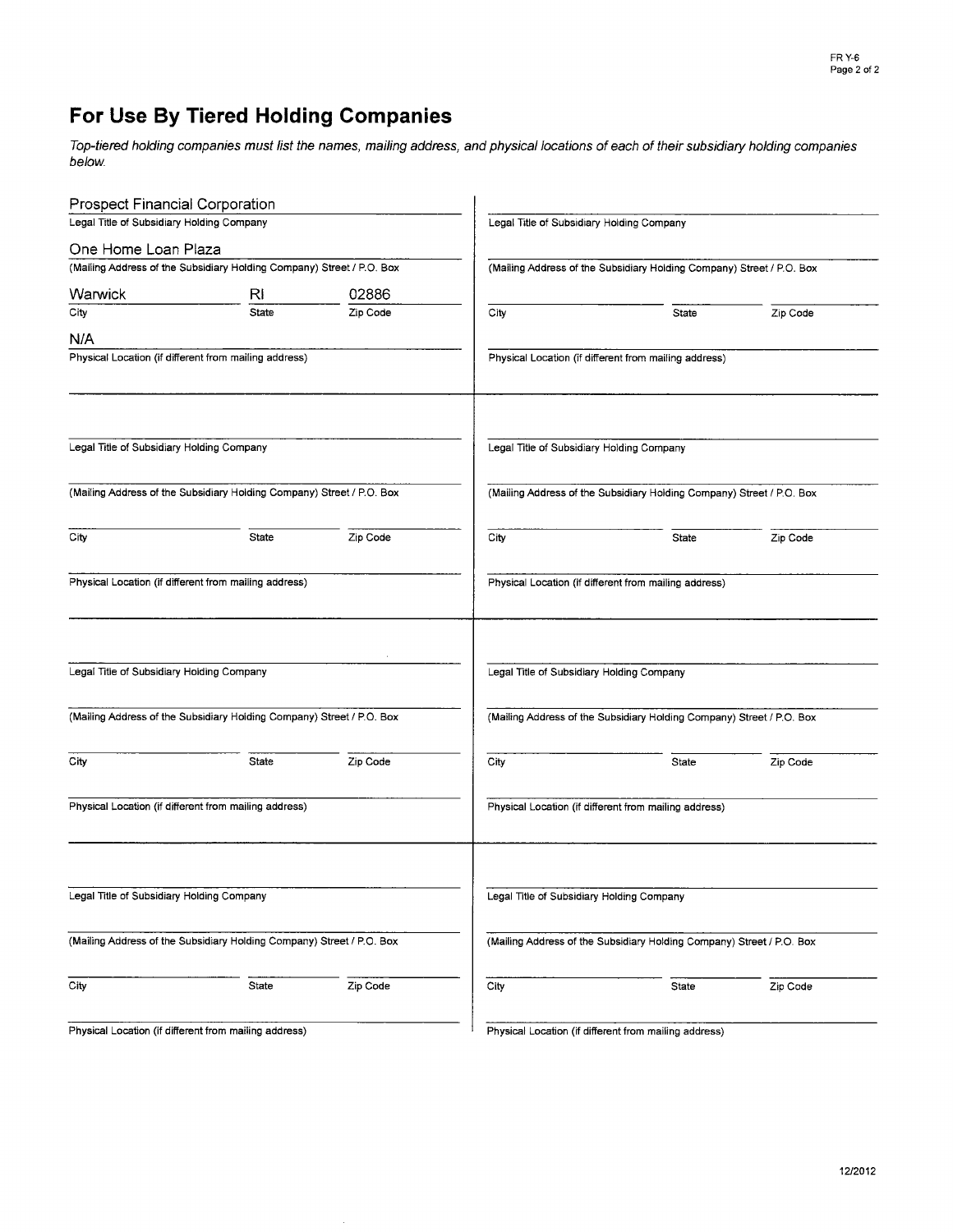#### REPORT ITEM 1: ANNUAL REPORT TO SHAREHOLDERS

The Jamestown Trust #3, the Geesala Trust #3, and Prospect Financial Corporation ("Prospect") are not registered with the SEC and do not prepare an annual report to shareholders.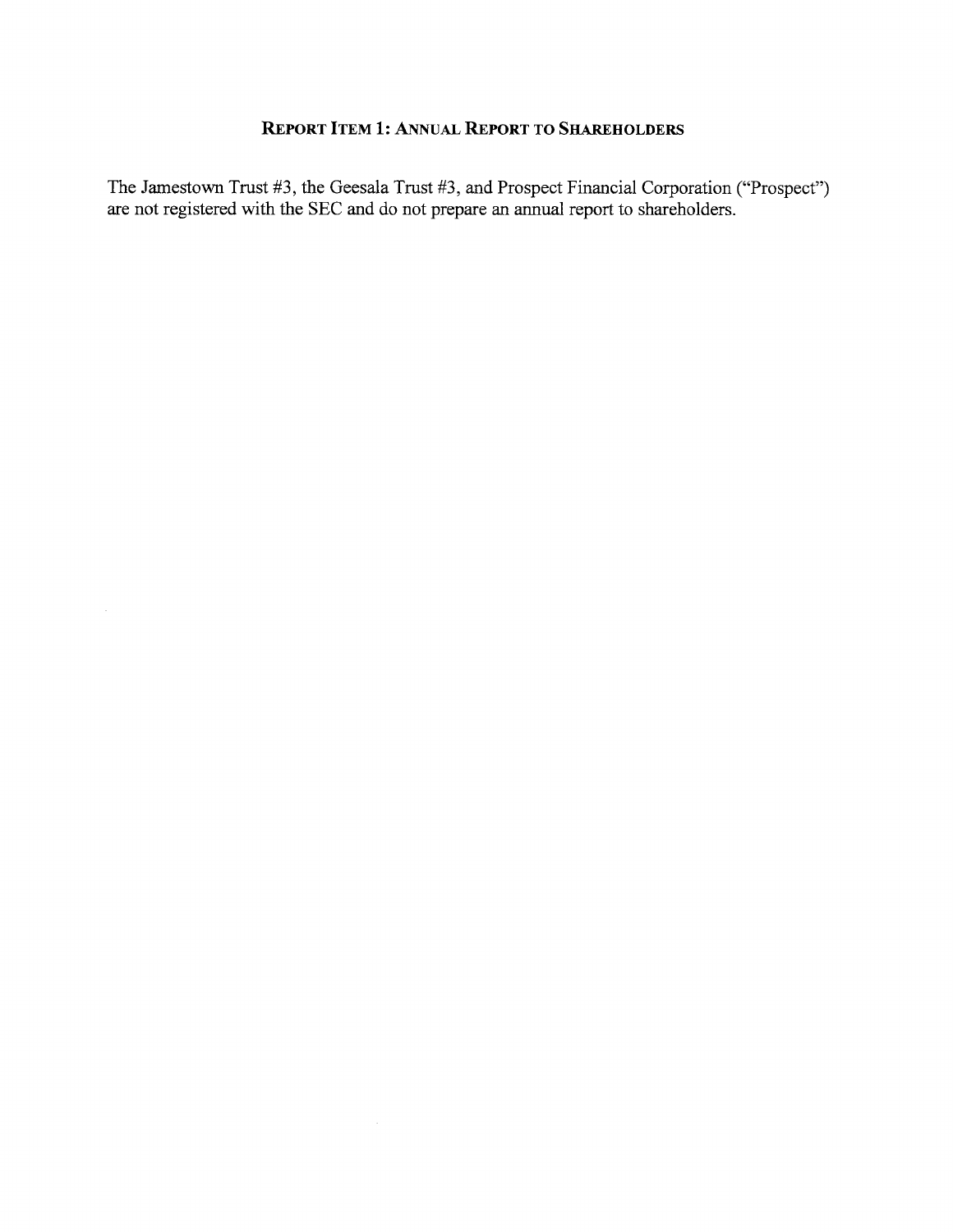## **ITEM 2(A): ORGANIZATIONAL CHART**

#### The Jamestown Trust #3, the Geesala Trust #3, and Prospect Financial Corporation Warwick, Rhode Island **Fiscal Year Ending December 31, 2020**



LEIs not applicable.

Warwick, RI is address of all entities shown.

All trusts exist under Rhode Island law. Prospect Financial Corporation is incorporated under Rhode Island law. Home Loan Investment Bank, F.S.B. is organized under federal law.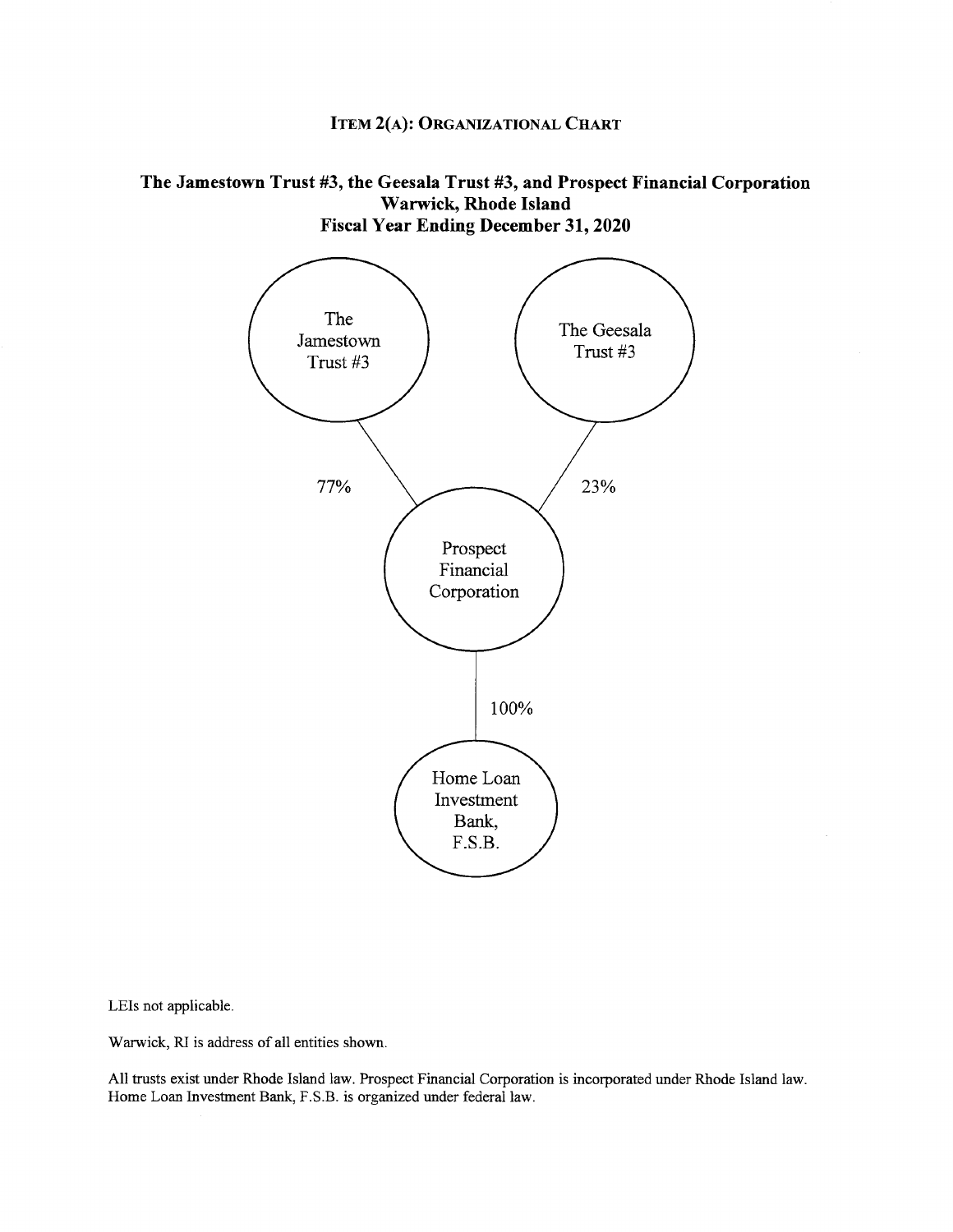## **REPORT ITEM 2(B): BRANCH VERIFICATION**

### The Jamestown Trust #3, the Geesala Trust #3, and Prospect Financial Corporation Warwick, Rhode Island **Fiscal Year Ending December 31, 2020**

| <b>Branch</b><br>Service<br>Type    | <b>Branch</b><br>Opening<br>Date | <b>Branch</b><br>ID RSSD* | Popular Name                            | Street<br><b>Address</b>         | City    | State     | Zip<br>Code | County | Country                 | <b>FDIC</b><br><b>UNINUM</b> | Office<br>Number* | Head Office                             | Head Office<br>ID_RSSD* |
|-------------------------------------|----------------------------------|---------------------------|-----------------------------------------|----------------------------------|---------|-----------|-------------|--------|-------------------------|------------------------------|-------------------|-----------------------------------------|-------------------------|
| Full<br>Service<br>(Head<br>Office) | 1/1/1979                         | Not required              | Home Loan<br>Investment<br>Bank, F.S.B. | l Home<br>Loan Plaza,<br>Suite 3 | Warwick | <b>RI</b> | 02886       | Kent   | United<br><b>States</b> | Not.<br>required             | Not<br>required   | Home Loan<br>Investment<br>Bank, F.S.B. | Not required            |
| Full<br>Service                     | 8/7/1989                         | Not required              | Warwick<br><b>Branch</b>                | 40 Airport<br>Road               | Warwick | RI        | 02889       | Kent   | United<br><b>States</b> | <b>Not</b><br>required       | Not<br>required   | Home Loan<br>Investment<br>Bank, F.S.B. | Not required            |

\*FDIC UNINUM, Office Number, and ID\_RSSD columns are for reference only. Verification of these values is not required.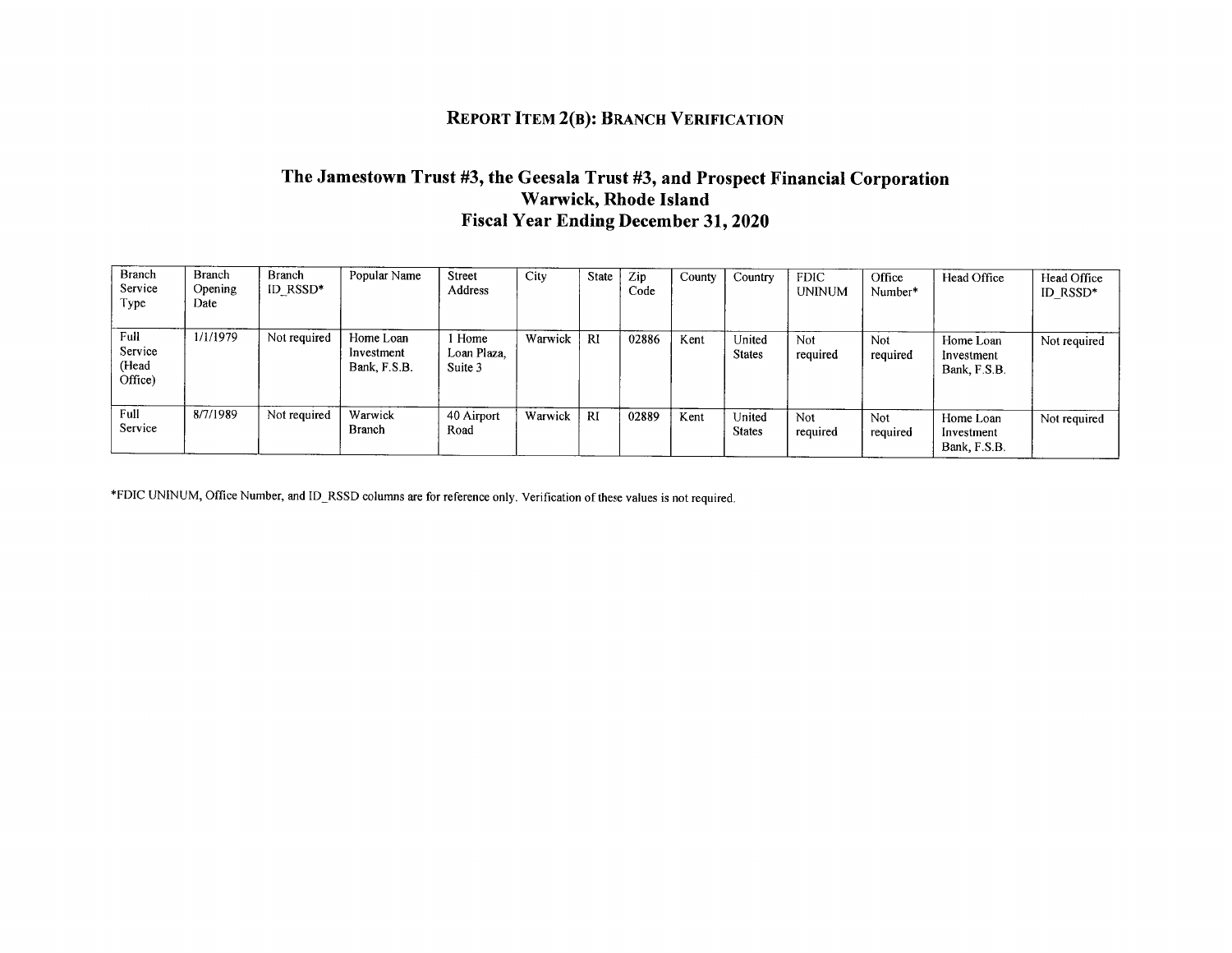### **REPORT ITEM 3: SECURITIES HOLDERS**

# The Jamestown Trust #3, the Geesala Trust #3, and Prospect Financial Corporation Warwick, Rhode Island<br>Fiscal Year Ending December 31, 2020

| Current Securities Holders with ownership, control, or holdings of 5% or more with power to<br>vote as of fiscal year ending December 31, 2020 |                                            |                                                                       | Securities Holders not listed in $3(1)(a)$ through $(3)(1)(c)$ that had ownership, control, or<br>holdings of 5% or more with power to vote during the fiscal year ending December 31,<br>2020 |                                            |                                                             |  |
|------------------------------------------------------------------------------------------------------------------------------------------------|--------------------------------------------|-----------------------------------------------------------------------|------------------------------------------------------------------------------------------------------------------------------------------------------------------------------------------------|--------------------------------------------|-------------------------------------------------------------|--|
| 3(1)(a)                                                                                                                                        | 3(1)(b)                                    | 3(1)(c)                                                               | 3(2)(a)                                                                                                                                                                                        | 3(2)(b)                                    | 3(2)(c)                                                     |  |
| Name & Address (City, State, Country)                                                                                                          | Country of Citizenship<br>or Incorporation | Number and Percentage of<br>Each Class of Voting<br><b>Securities</b> | Name & Address (City,<br>State, Country)                                                                                                                                                       | Country of Citizenship or<br>Incorporation | Number and Percentage of Each<br>Class of Voting Securities |  |
| The Jamestown Trust #3, Warwick, RI,<br>USA (Trustees Joseph V. Cavanagh, Jr.;<br>Brian J. Murphy)                                             | <b>USA</b>                                 | 77 shares of common stock<br>of Prospect (77%)                        |                                                                                                                                                                                                |                                            |                                                             |  |
| The Geesala Trust #3, Warwick, RI, USA<br>(Trustees Joseph V. Cavanagh, Jr.; Brian<br>J. Murphy)                                               | <b>USA</b>                                 | 23 shares of common stock<br>of Prospect (23%)                        |                                                                                                                                                                                                |                                            |                                                             |  |

 $\sim 10^{-1}$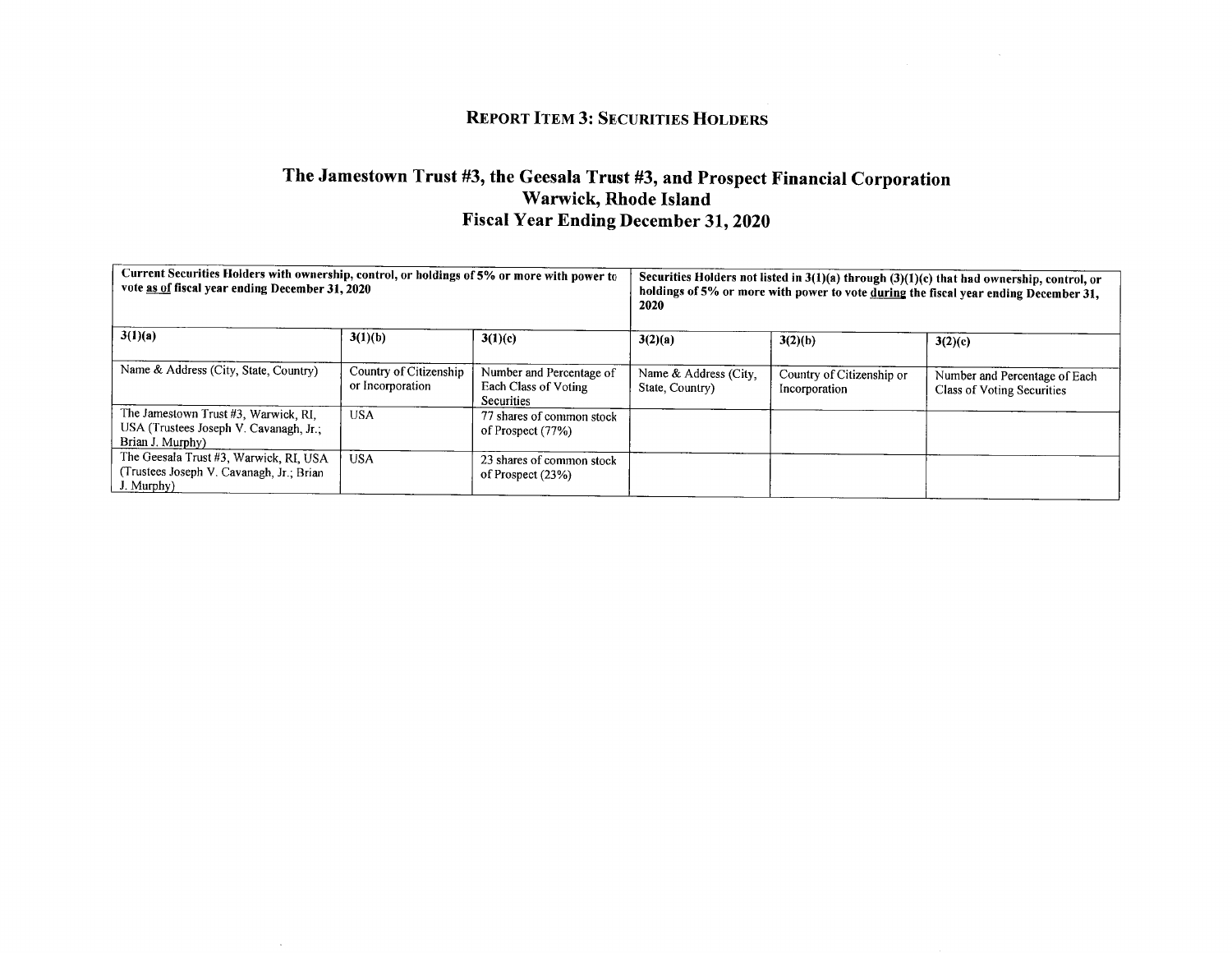## REPORT ITEM 4: INSIDERS  $1(a)(b)(c)$  and  $2(a)(b)(c)$

# Prospect Financial Corporationwarwick, Rhode Island<br>Fiscal Year Ending December 31, 2020

| 4(1)                                                      | 4(2)                                                                               | 4(3)(a)                                                                                                                | 4(3)(b)                                                                                     | 4(3)(c)                                                                                                       | 4(4)(a)                                                                                                                                                                                   | 4(4)(b)                                                                                                             | 4(4)(c)                                                                                                                                                                                    |
|-----------------------------------------------------------|------------------------------------------------------------------------------------|------------------------------------------------------------------------------------------------------------------------|---------------------------------------------------------------------------------------------|---------------------------------------------------------------------------------------------------------------|-------------------------------------------------------------------------------------------------------------------------------------------------------------------------------------------|---------------------------------------------------------------------------------------------------------------------|--------------------------------------------------------------------------------------------------------------------------------------------------------------------------------------------|
| Names &<br><b>Address</b><br>(City,<br>State,<br>Country) | Principal<br>Occupation if<br>other than<br>with Bank<br><b>Holding</b><br>Company | Title &<br><b>Position</b><br>with Bank<br>Holding<br>Company                                                          | Title &<br><b>Position with</b><br><b>Subsidiaries</b><br>(include name<br>of subsidiaries) | Title &<br><b>Position with</b><br>Other<br><b>Businesses</b><br>(include<br>names of<br>other<br>businesses) | Percentage of<br><b>Voting Securities</b><br>in Bank Holding<br>Company                                                                                                                   | Percentage of<br><b>Voting</b><br><b>Securities in</b><br><b>Subsidiaries</b><br>(include names<br>of subsidiaries) | List names of other<br>companies (includes<br>partnerships) if 25% or<br>more of voting securities<br>are held (List names of<br>companies and<br>percentage of voting<br>securities held) |
| Brian J.<br>Murphy,<br>Warwick,<br>RI, USA                | N/A                                                                                | Trustee, The<br>Jamestown<br>Trust #3<br>Trustee, The<br>Geesala<br>Trust #3<br>President<br>and Director,<br>Prospect | Chairman &<br>CEO, Home<br>Loan<br>Investment<br>Bank, F.S.B.                               | Manager,<br><b>Agility Auto</b><br>Group, LLC                                                                 | None (Mr. Murphy<br>personally owns no<br>shares of Prospect<br>common stock, but<br>is a trustee of each<br>of the two trusts that<br>together own all of<br>Prospect's common<br>stock) | None                                                                                                                | Agility Auto Group, LLC<br>$(100\%)$<br>Hatch Entrepreneurial<br>Center, LLC (25%)                                                                                                         |
| Joseph V.<br>Cavanagh,<br>Jr.,<br>Warwick,<br>RI, USA     | Lawyer                                                                             | Trustee, The<br>Jamestown<br>Trust #3                                                                                  | None                                                                                        | Partner, Blish<br>& Cavanagh<br><b>LLP</b>                                                                    | None (Mr.<br>Cavanagh<br>personally owns no<br>shares of Prospect<br>common stock, but<br>is a trustee of each<br>of the two trusts that                                                  | None                                                                                                                | Partner, Blish & Cavanagh<br>LLP (percentage ownership<br>unknown)<br>Mr. Cavangh is also trustee<br>of the John M. Murphy<br>2012 Irrevocable Trust and                                   |